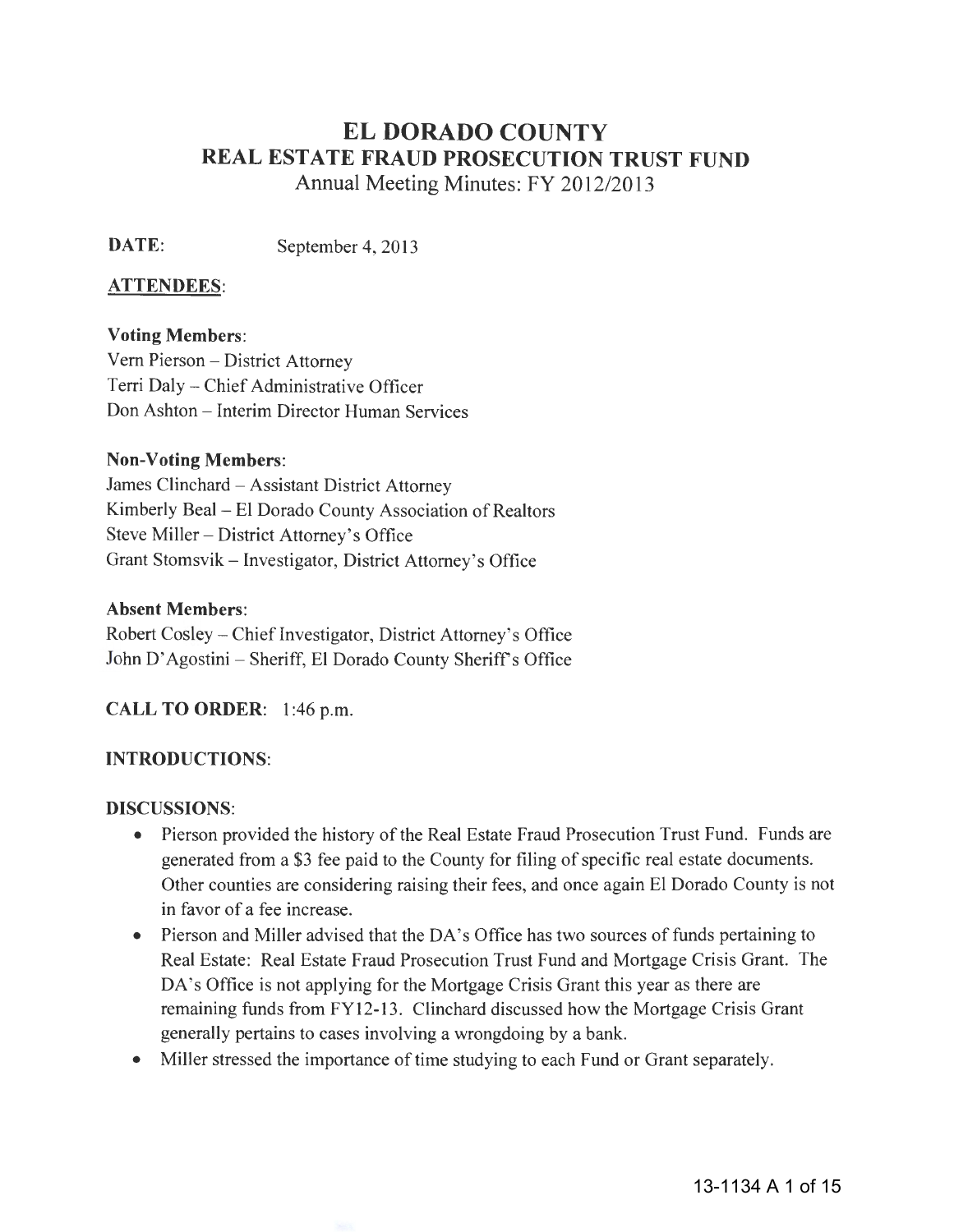## *Real Estate Fraud Prosecution Trust Fund Annual Meeting Minutes: FY 2012/2013 September 4, 2013*

#### REVIEW OF CASES:

- Review of AGENDA dated September 4, 2013 with Case(s) Status/Updates.
- Discussion of Case 2011-356: Pierson and Stomsvik reported that this is an ongoing investigation involving numerous victims throughout the state. The El Dorado County District Attorney's Office has assumed the lead role of collecting and reviewing all cases for potential prosecution by the Attorney General's Office.
- Discussion of Case 2008-121: Clinchard reported that the investigation for this matter began in 2008 with the case being filed in 2010. There have been numerous motions before the Court and just recently the Preliminary Hearing scheduled for September 9, 2013 was once again vacated with the new date TBD. This matter has and will continue to consume many attorney, investigator and forensic auditor hours.

#### FY 12/13 STATISTICS:

- Foreclosure Scams: Notice of Default =  $1,088$ ; Notices of Trustee Sales = 1,044. These numbers reflect a decrease from previous fiscal year. Pierson and Beal discuss the feasibility of continuing with the DA "Beware" Notices to each resident upon filing of a Default. DA office to determine cost. Beal recommends continuation.
- Restitution: Pierson requested that we capture the amount of Restitution paid, in addition to the amount of Restitution ordered, in each fiscal year.

#### FY 12/13 EXPENDITURE REPORT:

• Pierson and Miller present the Annual Expenditure Report of  $7/1/12 - 6/30/13$ .

| Revenue from Recorded Documents | \$145,629.90 |  |  |
|---------------------------------|--------------|--|--|
| Interest                        | 160.07       |  |  |
| Balance as of June 30, 2013     | \$145,789.97 |  |  |
| Expenditures                    | \$70,734.95  |  |  |
| <b>Adjusted Balance</b>         | \$75,055.02  |  |  |

- Vote approving transfer of \$70,734.95 from Trust Fund:
	- o Motion by Terri Daley Chief Administrative Officer
	- o Second by Don Ashton Interim Director Human Services
	- o Approved by all voting members: Vern Pierson, Terri Daly and Don Ashton.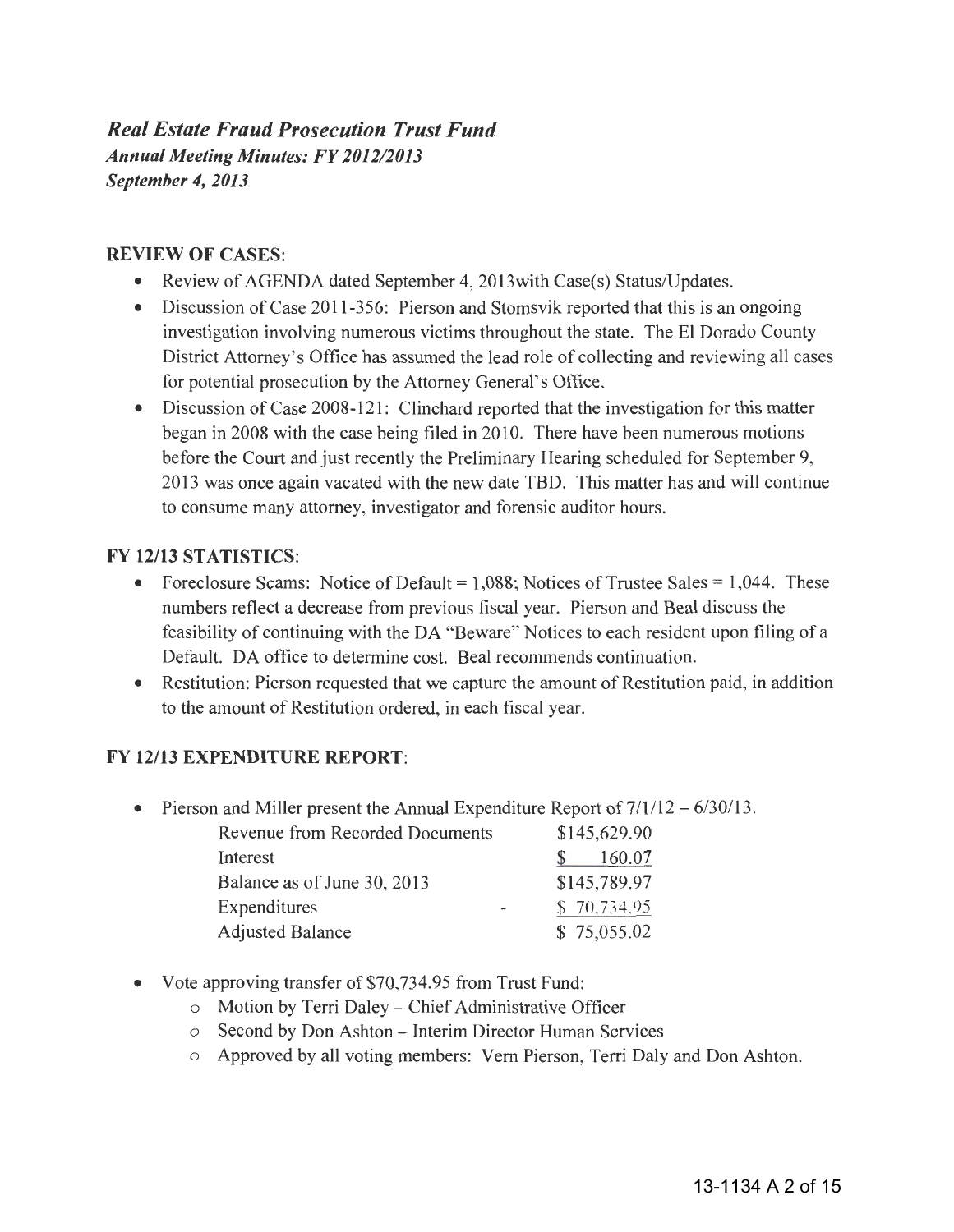*Real Estate Fraud Prosecution Trust Fund Annual Meeting Minutes: FY 2012/2013 September 4, 2013* 

#### FY 12/13 EXPENDITURE REPORT (Cont.)

- DA to present report (Consent Calendar) at Board of Supervisors on October 1, 2013. Daly and Pierson discuss that a member should be in attendance at Board of Supervisors meeting and available for any questions.
- Meeting Date: Discussion pertaining to date of annual meeting. *Members to have further discussion prior to next meeting.* Goal would be to have annual meeting prior to close of books for the County fiscal year. DA to review Government Code Section 27388 to determine if date change is possible.

MEETING ADJOURNED: 2:20 p.m.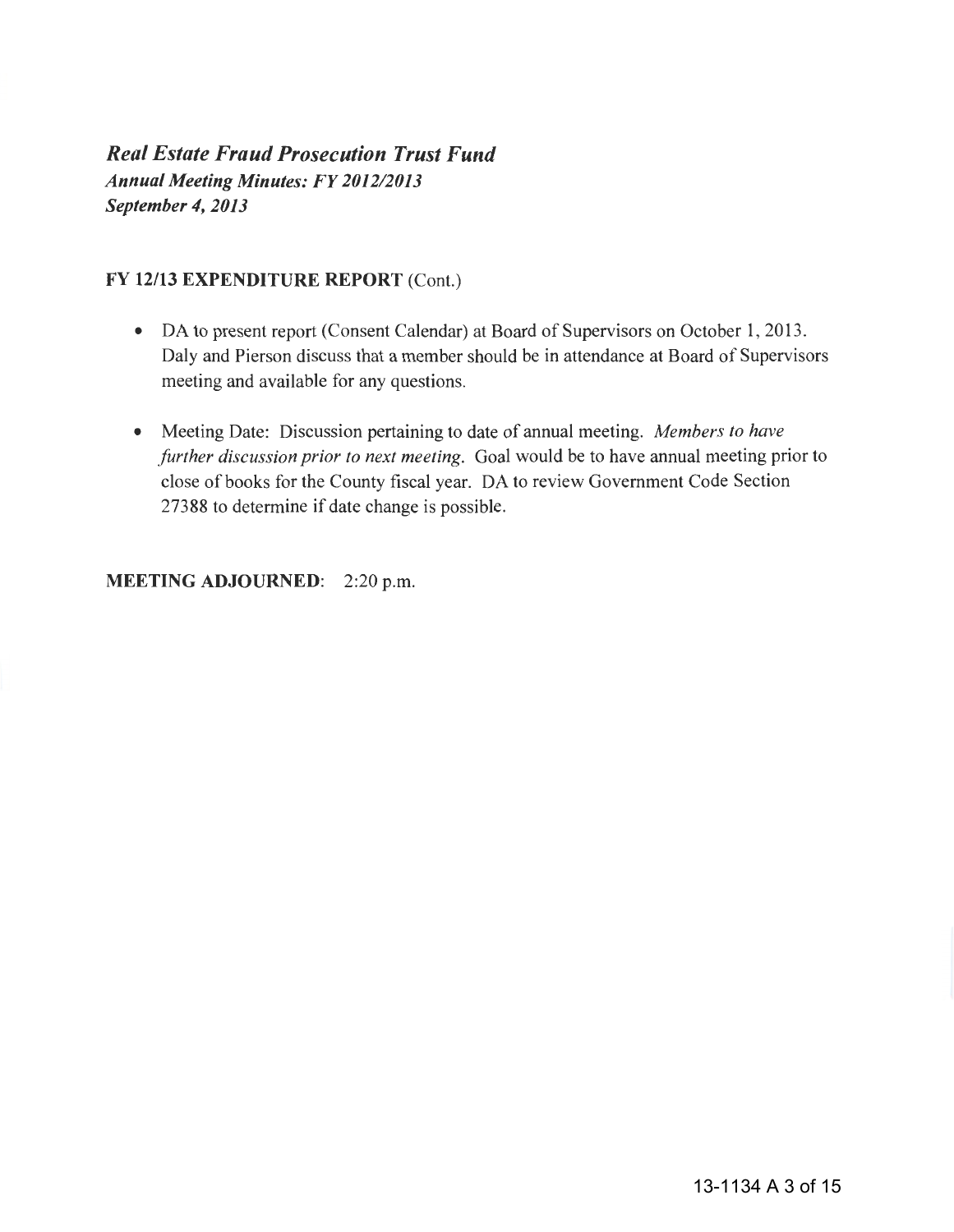The following cases are updates of those cases discussed in the prior meeting that were still reported as ongoing. Cases that had been discussed and concluded in the prior report are not included.

#### **DIVERSION OF CONSTRUCTION FUNDS**

DAI: Bob Cosley / Case 2008-121

This case, which was brought to the attention of the District Attorney's Office in April of 2008, involves a builder who has allegedly diverted millions of dollars from several individuals. As a result some victims have been financially decimated, having to spend and then lose their entire retirement and/or years of hard earned savings only to eventually have their properties foreclosed on.

The investigation revealed that there is at least (7) identified victims however only (5) victims have been cooperative and are pursuing this matter for prosecution. In August of 2008 the IRS (Mortgage Fraud Task Force) initially requested to assist in our case and it became part of a Federal Grand Jury investigation. As a result of the Federal Grand Jury numerous pertinent financial and corporate documents were obtained through their subpoena powers.

**Status:** The case is pending and is currently scheduled for a Preliminary Hearing on September 9, 2013, in South Lake Tahoe.

### **UNPAID SUB-CONTRACTORS**

DAI: Dillard 2008-516

Suspect built a home in South Lake Tahoe for a client and was paid in full. Suspect then filed bankruptcy and left the state without paying his subcontractors.

**Status:** Defendant pled on June 17, 2013. Restitution hearing scheduled for September 27, 2013, in South Lake Tahoe.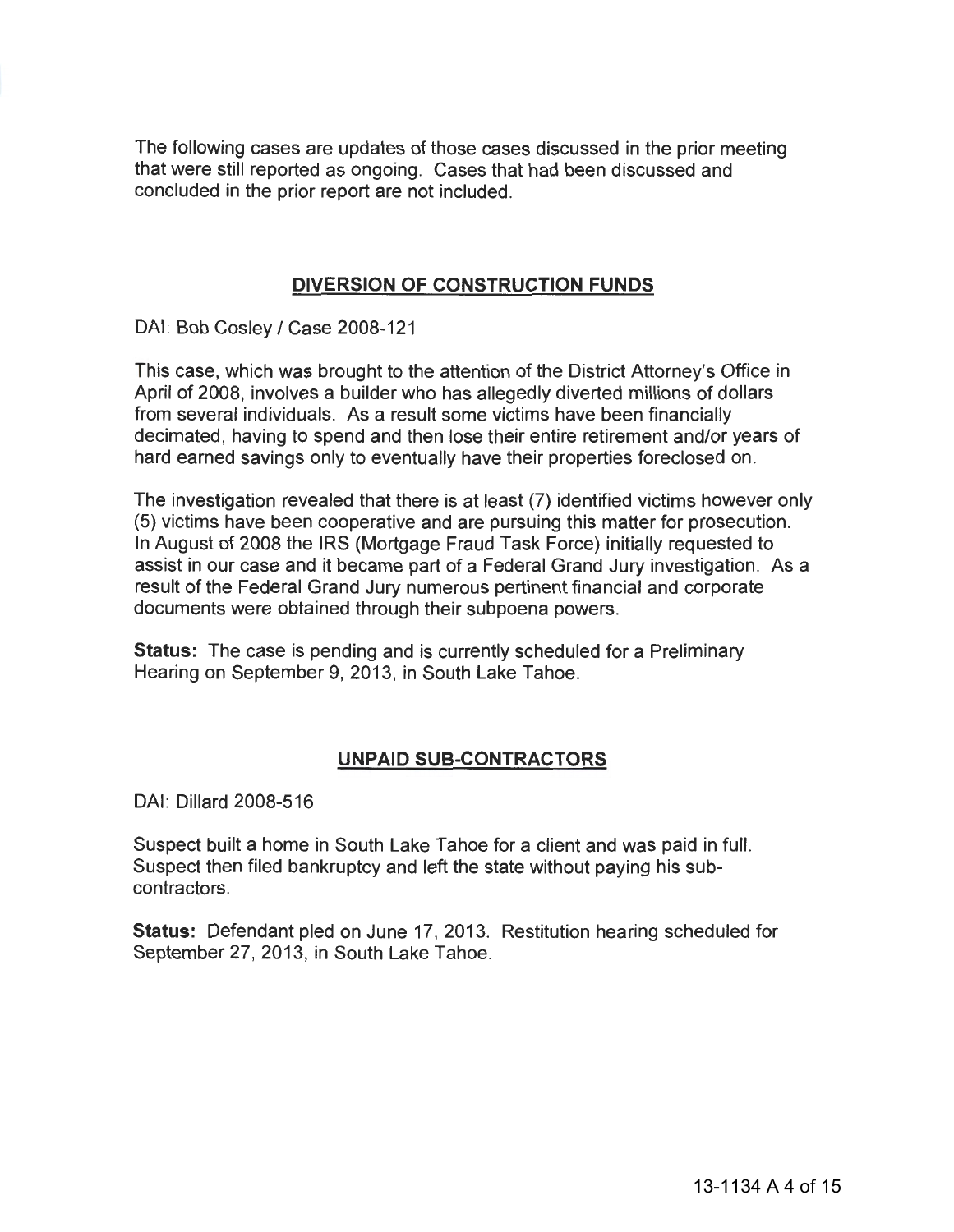### **FORGED QUIT CLAIM DEED/LAW FIRM**

#### DAI: Stomsvik 2011-356

This case involves a law firm based in Costa Mesa California. There are numerous victims of this firm throughout the state. The El Dorado County District Attorney's Office has taken over the role of "lead investigator" and will be collecting and reviewing all cases for potential filing and prosecution by the California Attorney General's Office.

The scam: When a distressed homeowner is facing foreclosure they would receive literature in the mail from this firm advertising that they could delay the homeowner's pending foreclosure. The firm would not reveal how they would delay the foreclosure, but insisted that they had a "proprietary formula" that they would not discuss. The homeowner would pay the firm between \$1100 and \$1500 a month for the delay.

What the law firm would actually do was anonymously fax a fraudulent Grant Deed to the homeowner's lending institution with a forged Notary Public stamp and signature, as well as a forged County Recorder stamp and number. This Grant Deed would have a random third party that was in bankruptcy fraudulently added to the deed. This was done without the third party's knowledge or consent. A bankruptcy temporarily stalls a foreclosure proceeding.

#### **Status:**

Case is currently under investigation. Our office is cooperating with the State Attorney General's Office on this as it is occurring state wide.

#### **REAL ESTATE INSURANCE FRAUD**

#### DAI: Dillard 2011-0005

Recently divorced home owner who had finished building his extremely large dream home three years prior was extremely upside down on his mortgage. Home is mysteriously emptied of all furniture and vehicles, and burns down in the middle of the night. Numerous circumstances indicated arson such as a tractor notably parked across the sidewalk upon fire departments arrival. Insurance paid off mortgage; home owner goes underground and does not complete insurance claim process.

**Status:** Ongoing investigation.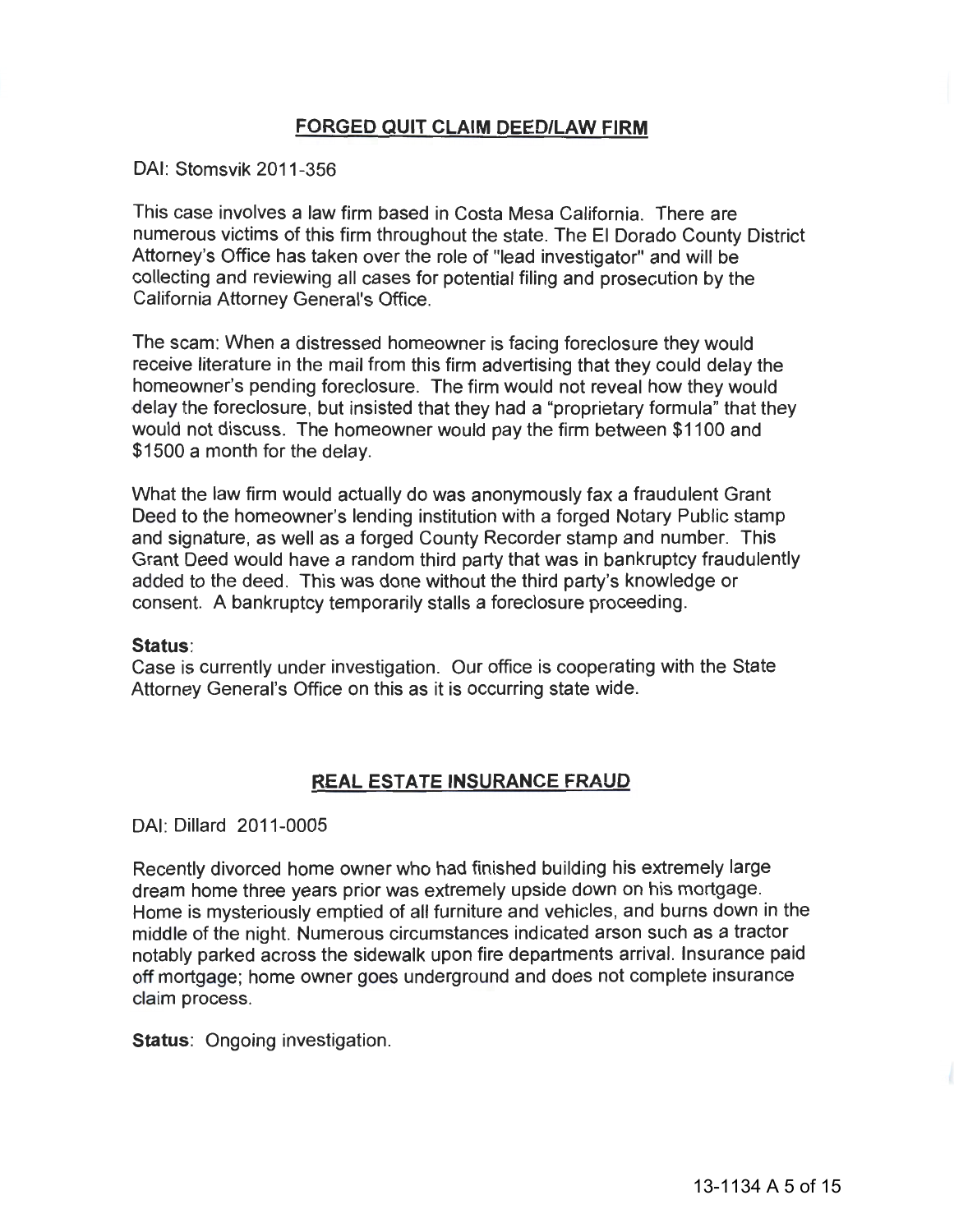### **REAL ESTATE INSURANCE FRAUD**

DAI: Dillard 2011-0257

Suspect sold land in El Dorado County to an unsuspecting female victim. Victim paid \$20,000 for this land and met the seller at the Recorder's office to file the grant deed. Turns out the seller had no ownership in this land to begin with and the grant deed was fraudulent.

**Status:** Matter still pending; currently scheduled for Pre-Preliminary Hearing on November 18, 2013, and Preliminary Hearing on November 20, 2013.

#### **MORTGAGE FRAUD**

DAI: Dillard 2012-375

Mortgage company allowed a refinance and was possibly defrauded by way of a forged release.

**Status: Closed. No Jurisdiction.** 

### **DISTRESSED HOME OWNER**

DAI: Stomsvik 2011-590

Distressed home owner paid suspect company upfront and on a monthly basis to save his home.

Status: Victim was reimbursed for her loss by bank. Case closed 12/27/2012.

#### **LAW FIRM REAL ESTATE SCAM**

DAI: Stomsvik / Case 2011 - 344

The victim in this case is a title company. The title company's attorney contacted our office in regard to the title company having suffered a significant loss due to a homeowner having fallen prey to a con-artist that convinces homeowners to deed their home to a 508 Charitable Trust and ignore their mortgage companies Notices of Default.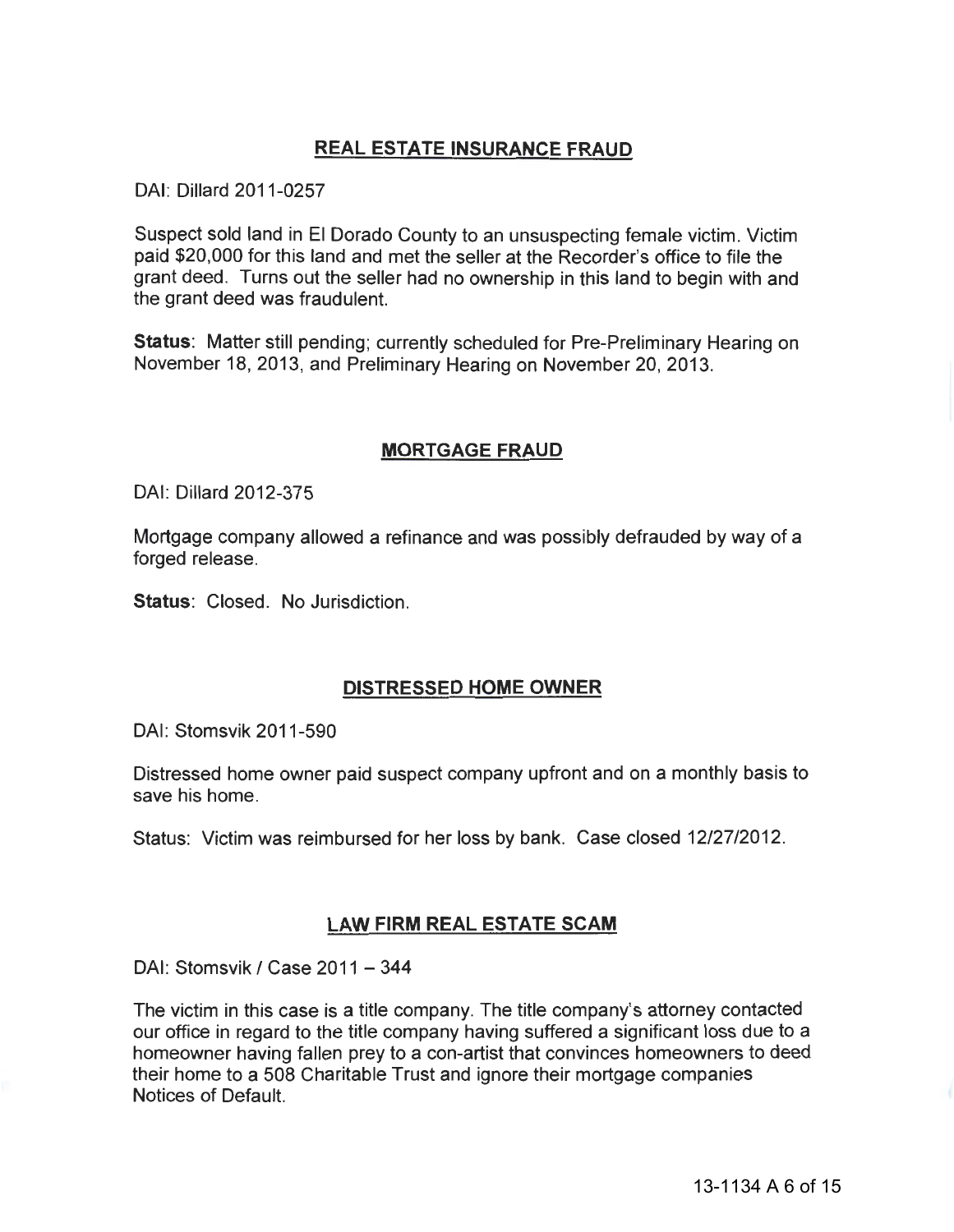As part of the complex scam fraudulent Deeds of Trust, Assignments, Notices of Rescission, and Deed of Reconveyances are recorded against the mortgage.

During the investigation I learned that the FBI has an open and ongoing investigation against the con-artist, which also included my suspect as both a suspect and a victim. After consulting with the FBI, the Title Company, and experts in the mortgage field, we concluded that a successful prosecution and conviction against my suspect would be highly unlikely. The FBI is continuing their investigation into the con-artist and may grant some degree of immunity to my suspect in order to facilitate their prosecution of the con artist.

**Status:** Case closed in March, 2013

#### **FORECLOSURE DELAY SCAM**

DAI: Stomsvik / Case 2012 - 084

The victim filed a complaint with this office in regard to having paid over \$6000 to a mortgage refinance/foreclosure delay company located in Garden Grove California. The victim never received any services for the money she spent. A search warrant was obtained for the businesses banking records and the records confirmed that the victim had in fact paid this company over \$6000 with over half of the monies going into the suspect's personal account. An Internet search revealed several"hits" indicating that this company had committed several acts of real estate fraud in other parts of California.

During the course of the investigation I learned that Garden Grove Police Department also had several open cases involving this same company. The Garden Grove Police will be including this case in their compilation of cases and will be prosecuting it in their jurisdiction.

**Status:** Case Closed

#### **MOBILE HOME CASE**

DAI: Stomsvik / Case 2012 - 558

The District Attorney's Office received a fraud complaint from a victim indicating that she had sold her mobile home to the suspect for \$25,000 and would be paid on a monthly payment plan. The victim stated that the suspect paid less than half of the \$25,000 and refused to pay the rest and would not vacate the mobile home. She also indicated that the suspect had fraudulently obtained a title to the mobile home.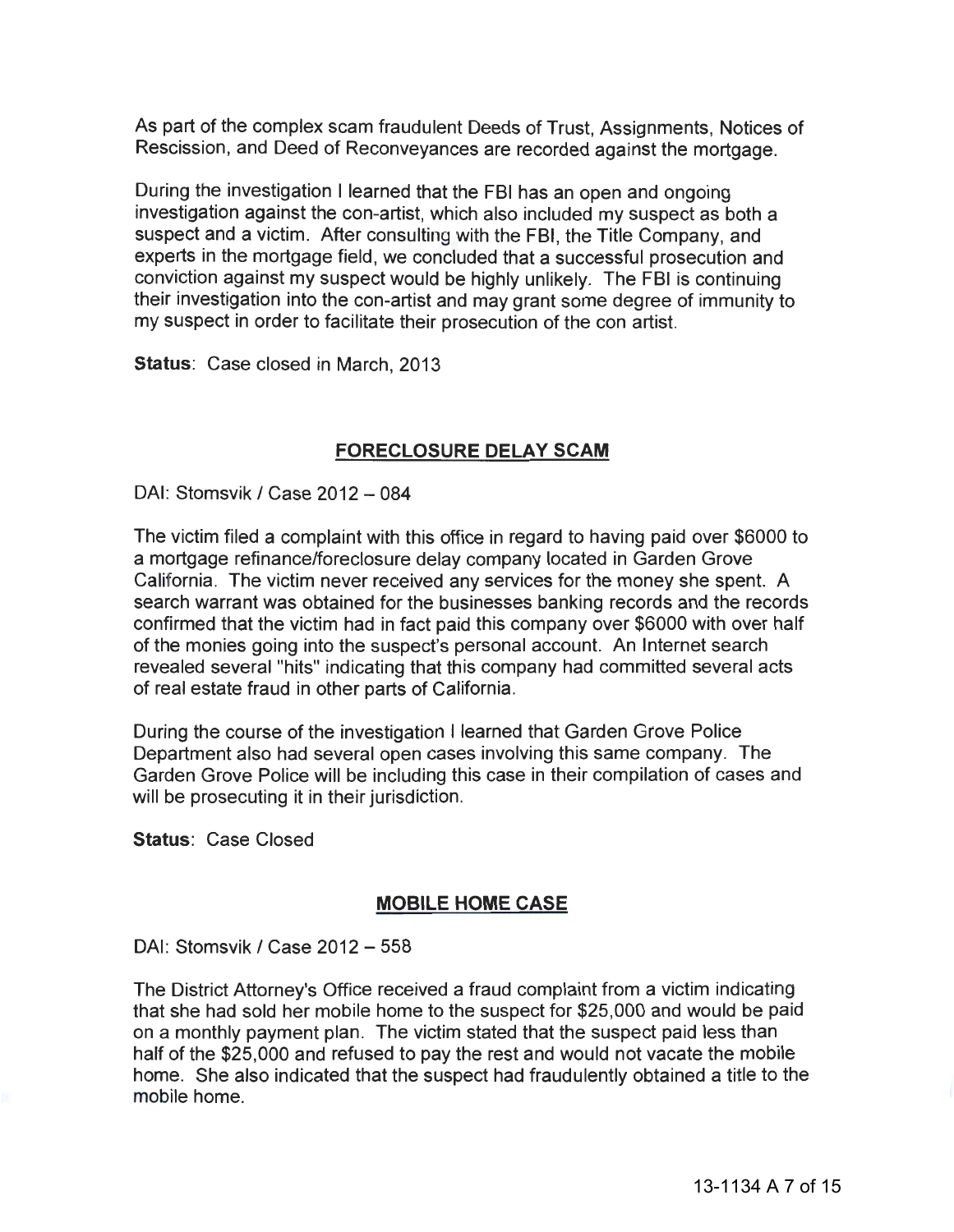I investigated this case and due to the lack of any documentation by the victim or the suspect, and the fact there were conflicting witness statements, I was unable to determine if any fraud had actually been committed. The victim had already lost an unlawful detainer suit in civil court. The victim has hired a civil attorney and intended to file suit against the suspect. I advised the victim that this would be her best course of action.

**Status: Pending Investigation** 

#### **TIMESHARE RELIEF FRAUD**

DAI: Stomsvik /2013-092

The victim filed a complaint with the District Attorney's Office indicating that they had paid over \$6000 to a timeshare liquidation company that advertised that they would sell a person's timeshare(s) and relieve them of the burden of taxes and maintenance fees. The victim stated that she had paid the company and they did not sell her timeshares and would not return phone calls or correspondence.

I made numerous telephone calls to the timeshare company and received "the runaround." While another District Attorney Investigator was in southern California I requested that he make personal contact with the president of the company. The investigator in fact met with the president and I later received a call from him. He indicated that they would immediately contact the victim and fulfill their obligation to her.

The victim did receive contact from the company and it appears that the situation will be resolved between the two of them.

**Status: Pending investigation** 

#### **FRAUD ATTEMPT**

DAI: Stomsvik / 2012 - 238

The suspects in this case are a married couple and were convicted in 2008 in Alameda County for a similar scam which is as follows: The suspects contact a real estate agent and inquire about purchasing a high-end home. A suitable home is located and the suspects agree to purchase the home after gaining the trust of the real estate agent and seller. At the last minute the suspects indicate that their funding source is temporarily delayed in an overseas account and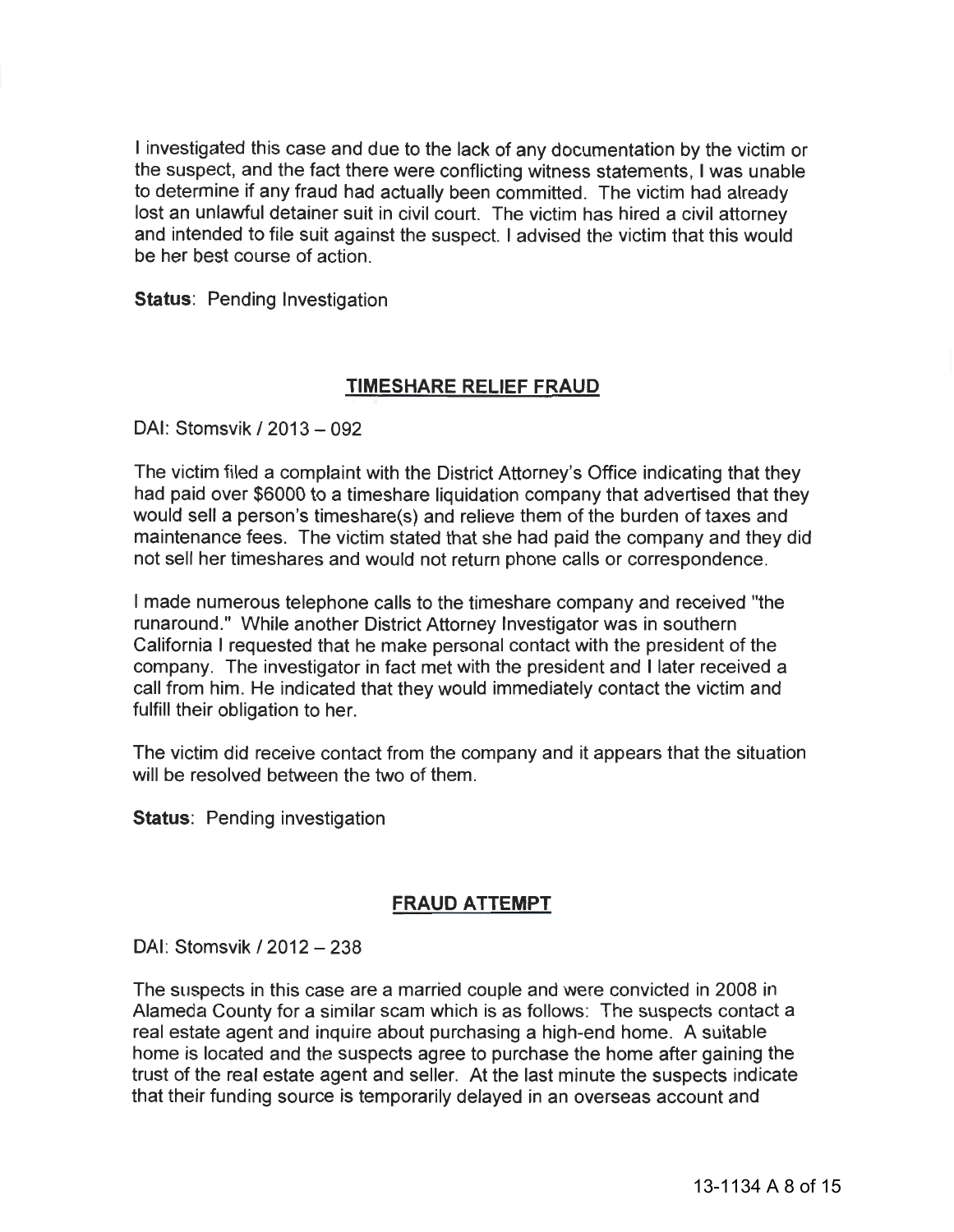request a loan from the agent for the down payment. The suspects put forth forged documentation to show that they actually have the funding. After receiving the "loan" from the real estate agent the suspects never complete the transaction and take off with the money.

In 2012 the suspects appeared to be setting up the same scam in El Dorado County. Fortunately the Real Estate Agent became suspicious and "googled" the suspect's names. He located a Fraud Alert Bulletin from the Alameda County District Attorney's Office depicting the scam. No exchange of money was ever made and this was an attempt only.

The suspects were not prosecuted in this county due to the transaction never having been completed. The suspect's Alameda County probation officer was notified and all reports were forwarded to them to take the appropriate action.

**Status:** Case closed on August 9, 2012

#### **FORECLOSURE FRAUD**

DAI: Stomsvik / 2012 - 083

The victim filed a complaint with the District Attorney's office stating that their mortgage company had misled them into believing that if they made several "trial payments" they would be able to keep their house from entering into foreclosure.

I contacted the victim and they stated that they had eventually worked things out with their mortgage company and did not desire prosecution.

**Status:** Case closed on January 13, 2013

#### **PROMISSORY NOTE**

DAI: Stomsvik / 2012 - 375

The District Attorney's Office received a fraud complaint from a victim whose exhusband had stopped payments on their divorce settlement due to an industrial accident. The victim stated that a note secured by a Deed of Trust had been changed without her consent.

Ultimately the suspect won a judgment from the industrial accident and the victim received her money and declined prosecution.

**Status:** Case closed on November 28, 2012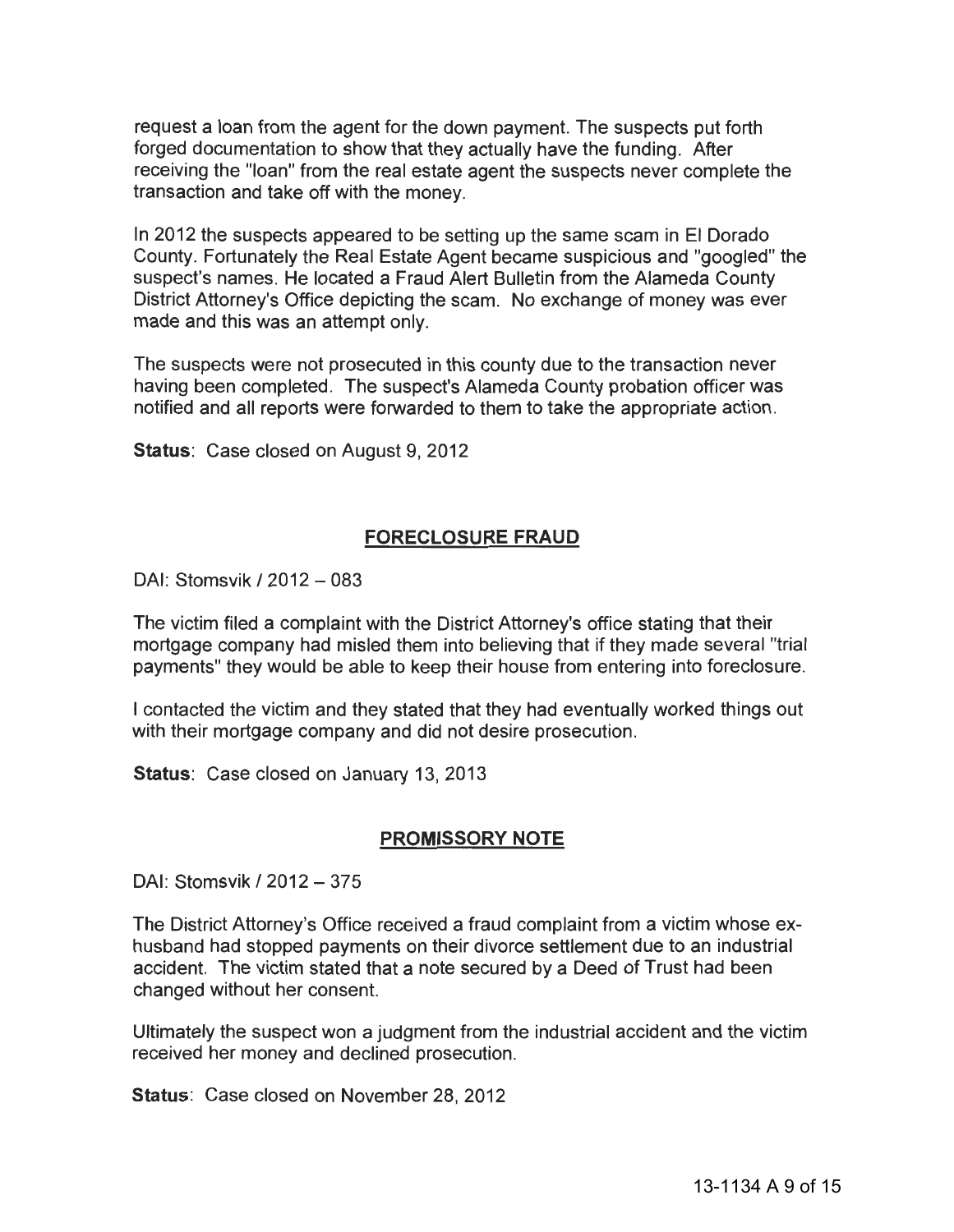### **FORECLOSURE FRAUD "ROBOSIGNING"**

DAI: Stomsvik /2013-148

The victim filed a complaint with the District Attorney's Office stating that they were defrauded by their mortgage company and were the victim of "robosigning."

**Status: Pending investigation** 

#### **REAL ESTATE FRAUD AGAINST FINANCIAL INSTITUTION**

DAI: Stomsvik /2012-510

The victim in this case, a banking institution, filed a complaint with this office alleging that an individual suspect and a mortgage company committed real estate fraud by filing unauthorized and forged documents with the County Recorder's Office and wrongfully obtained a \$600,000 interest in the subject property.

**Status:** Pending investigation and a civil suit is nearly complete.

#### **FALSE LIEN BY CREDIT COMPANY**

DAI: Stomsvik /2013-215

The victim stated that as he was in the process of selling his house, he discovered a lien against his house filed by a credit card debt collection company. The owner of the company had previously been charged in a massive real estate fraud scandal in Sacramento County, Orange County, and Arizona and is currently on probation.

**Status: Pending investigation.** 

#### **FORECLOSURE FRAUD "ROBOSIGNING"**

DAI: Stomsvik /2013-252

The victim states that he purchased his property in 2008 for cash and received a foreclosure notice in 2009. He hired a civil attorney and initially lost at trial, but won on appeal. They are scheduled to attend an Alternate Dispute Resolution meeting.

**Status:** Pending investigation.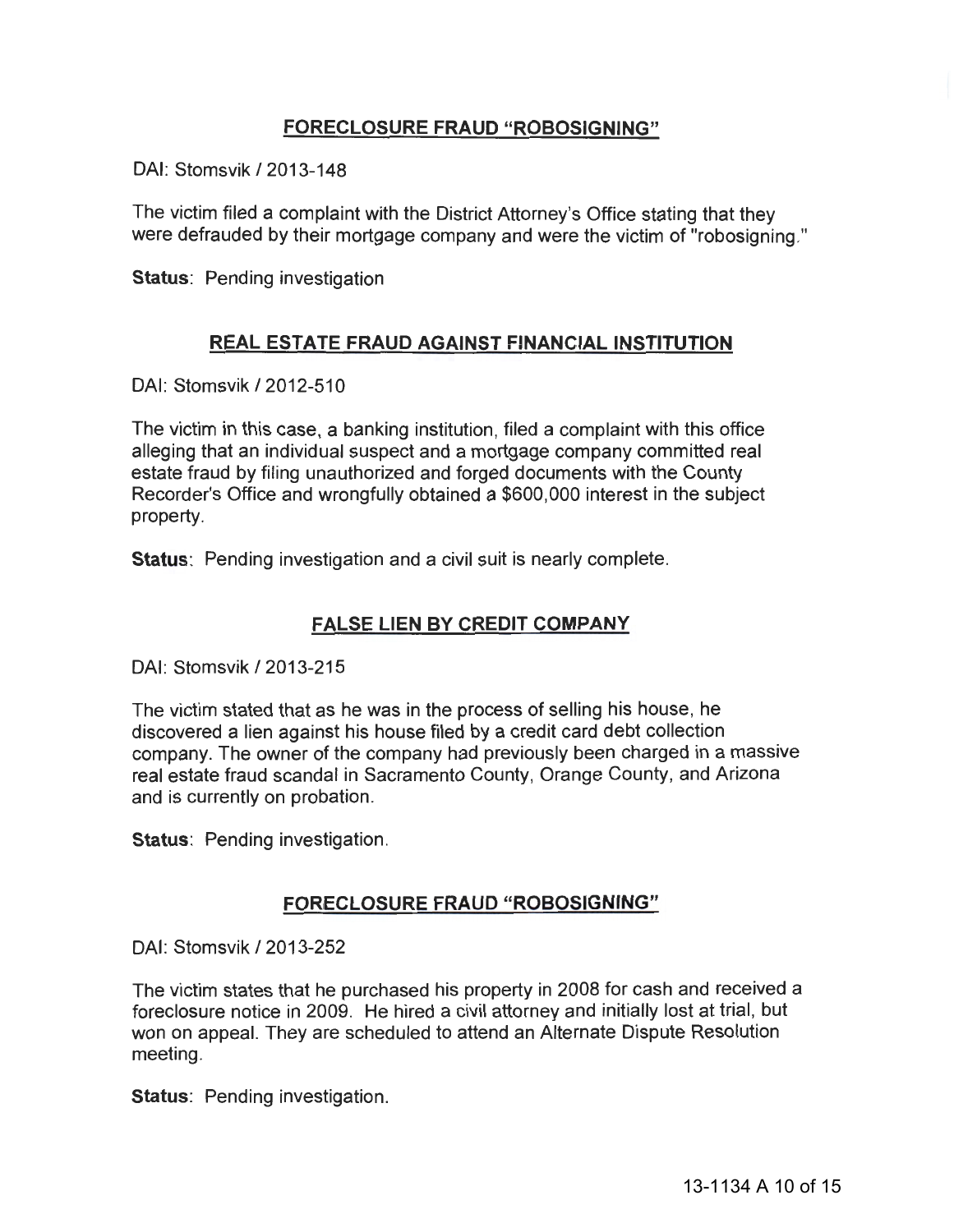#### **FRAUDULENT EASEMENT**

#### DAI: Stomsvik / 2013 - 223

The victim purchased a residence with acreage and during the title search his title company did not locate an easement on the property. Many years later the neighbor behind the victim began building four residences and started construction of a road through the victim's property on the easement. The victim sued his title company and won a judgment worth over \$50,000.

The victim was furious that the neighbor continued with the construction of the road and began blocking the roadway with several large objects and eventually scared away the construction workers. Law enforcement was called by the neighbor on numerous occasions and the victim was hostile and on one occasion was arrested and booked into jail. The neighbor filed suit and won a permanent injunction against the victim.

The victim hired an aggressive attorney that the state bar has labeled a "vexatious litigant." The victim lost a civil suit against the neighbor and later filed 7 separate appeals. This litigation has been going on since 2006 and the victim has researched numerous real estate documents, including easements and water rights, back to the 1950's and has concluded that there is a broad conspiracy involving numerous prominent businessman and citizens of El Dorado County.

**Status: Pending investigation.** 

#### **HOME WARRANTY**

DAI: Stomsvik /2012-444

The victim filed a complaint with the District Attorney's Office stating that they had purchased a residence and that prior to the purchase the residence was inspected by a home warranty company. The victim moved into the residence and discovered a damaged and malfunctioning air conditioning unit. The victim desired prosecution for fraud.

The case was investigated and it was determined that there was no fraud and that the victim should seek a civil remedy to the situation.

**Status:** Case closed on March 26, 2013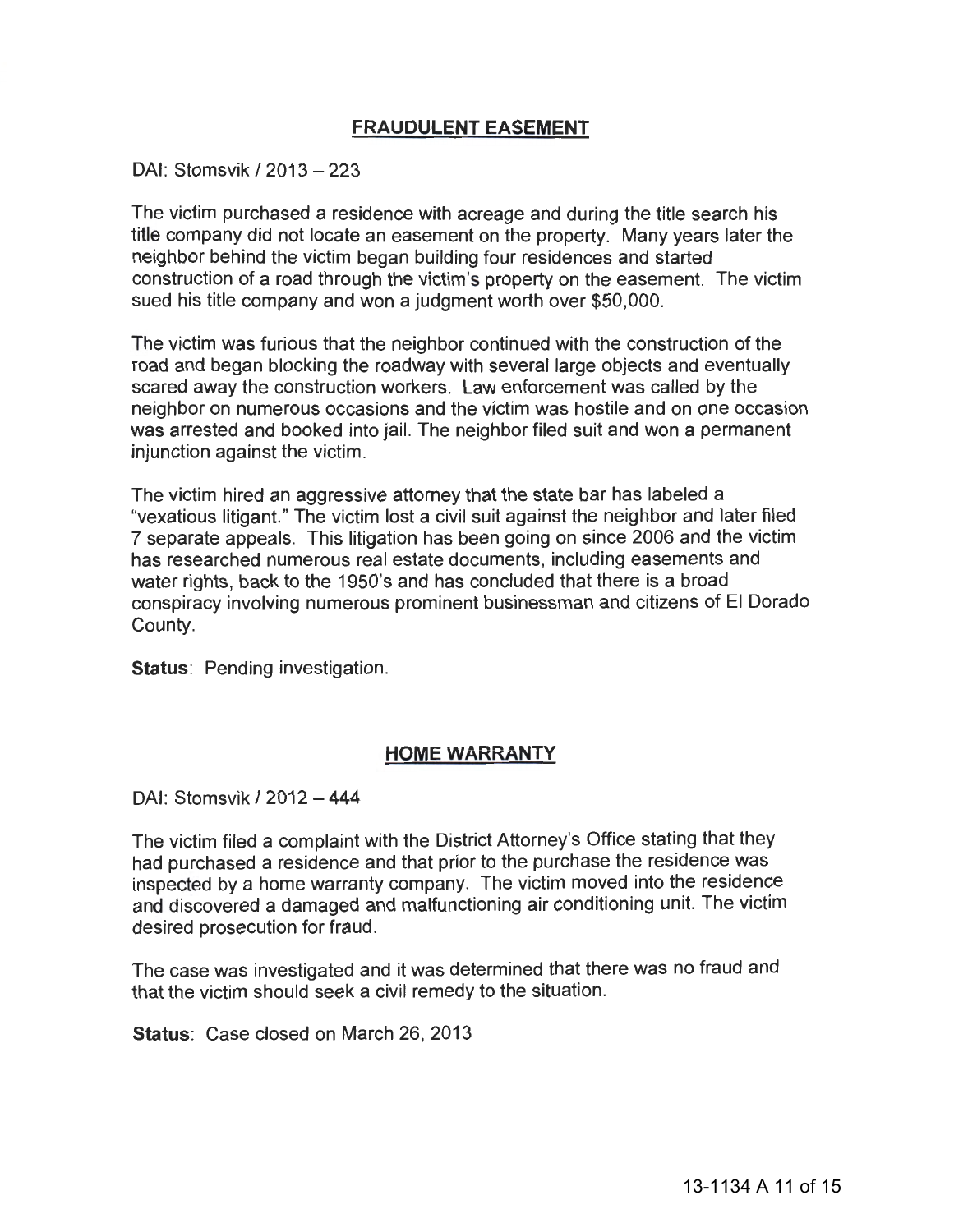# **FY 12/13 STATISTICS RELATED TO FORECLOSURE SCAMS**

| <b>Notices of Default</b> | 1.088 |
|---------------------------|-------|
| Notices of Trustee Sales  | 1.044 |

## **FY 12/13 Statistics required under GC 27388**

| Number of cases filed                              | 0                    |
|----------------------------------------------------|----------------------|
| Number of cases investigated                       | 14                   |
| Number of victims involved in the cases filed      | $14 + EDC$ residents |
| Total aggregated monetary loss suffered by victims | Undetermined         |
| <b>Total funds received in Trust</b>               | \$145,789.97         |
| Total funds expended from Trust                    | \$70,734.95          |
| Number of arrests                                  | O                    |
| Number of convictions                              |                      |

## **FY 12/13 Cumulative Statistics Including open cases from prior years**

| Number of pending filed cases                                                   | 5                  |
|---------------------------------------------------------------------------------|--------------------|
| Number of cases investigated                                                    | 31                 |
| Number of victims involved in the pending filed cases                           | 56 + EDC residents |
| Approximate alleged monetary loss suffered by victims<br>of pending filed cases | \$1,489,401.00     |
| Total funds received in Trust                                                   | 145,789.97         |
| Total funds expended for operation of program                                   | 70,734.95          |
| Number of arrests                                                               | 5                  |
| Number of convictions                                                           | 3                  |
| Restitution ordered regarding pending filed cases                               | Undetermined       |
|                                                                                 |                    |

# **FY 12/13 Annual Expenditure Report**

See Attachment A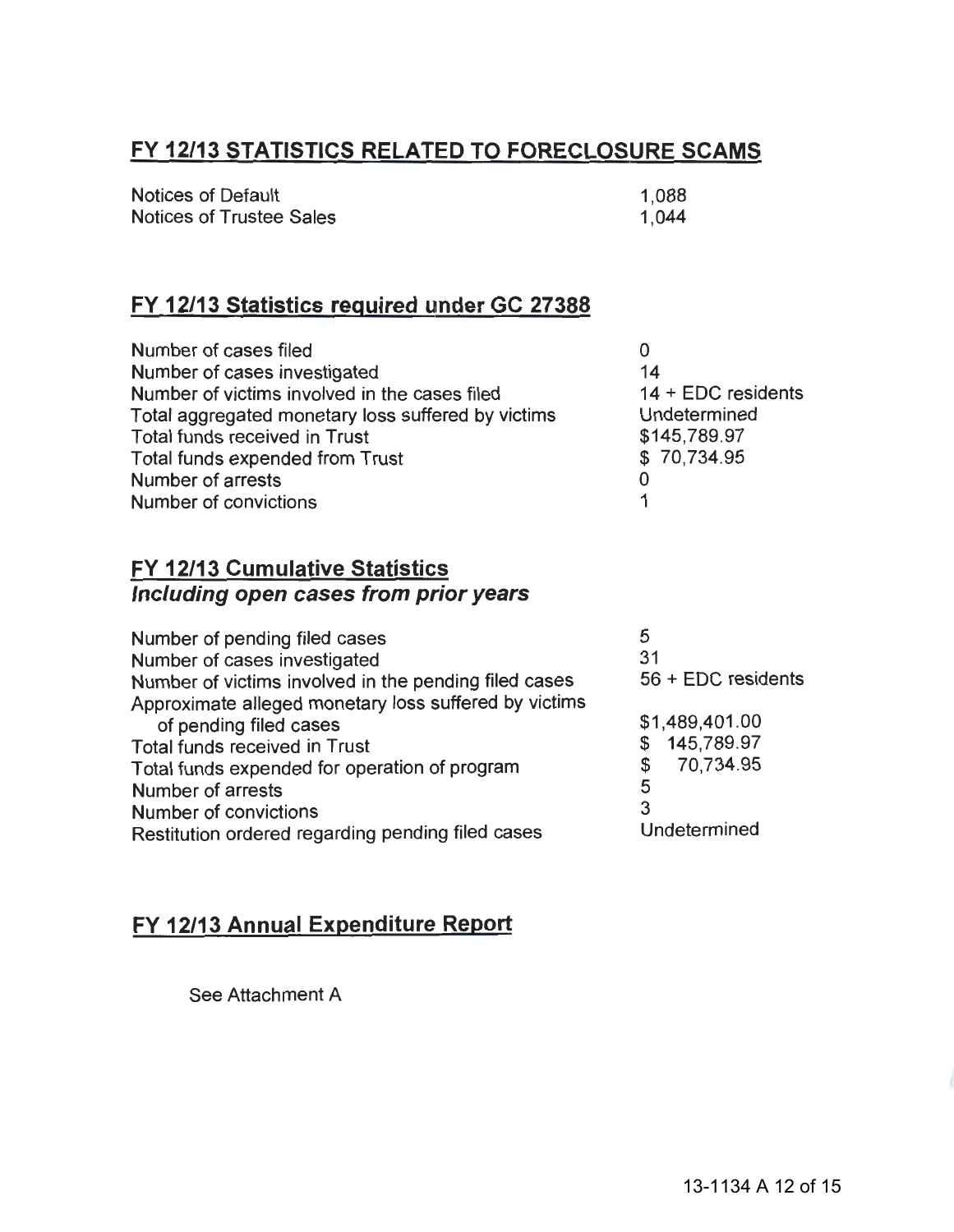13-1134 A 13 of 15

EXHIBIT "A"

 $\overline{\phantom{a}}$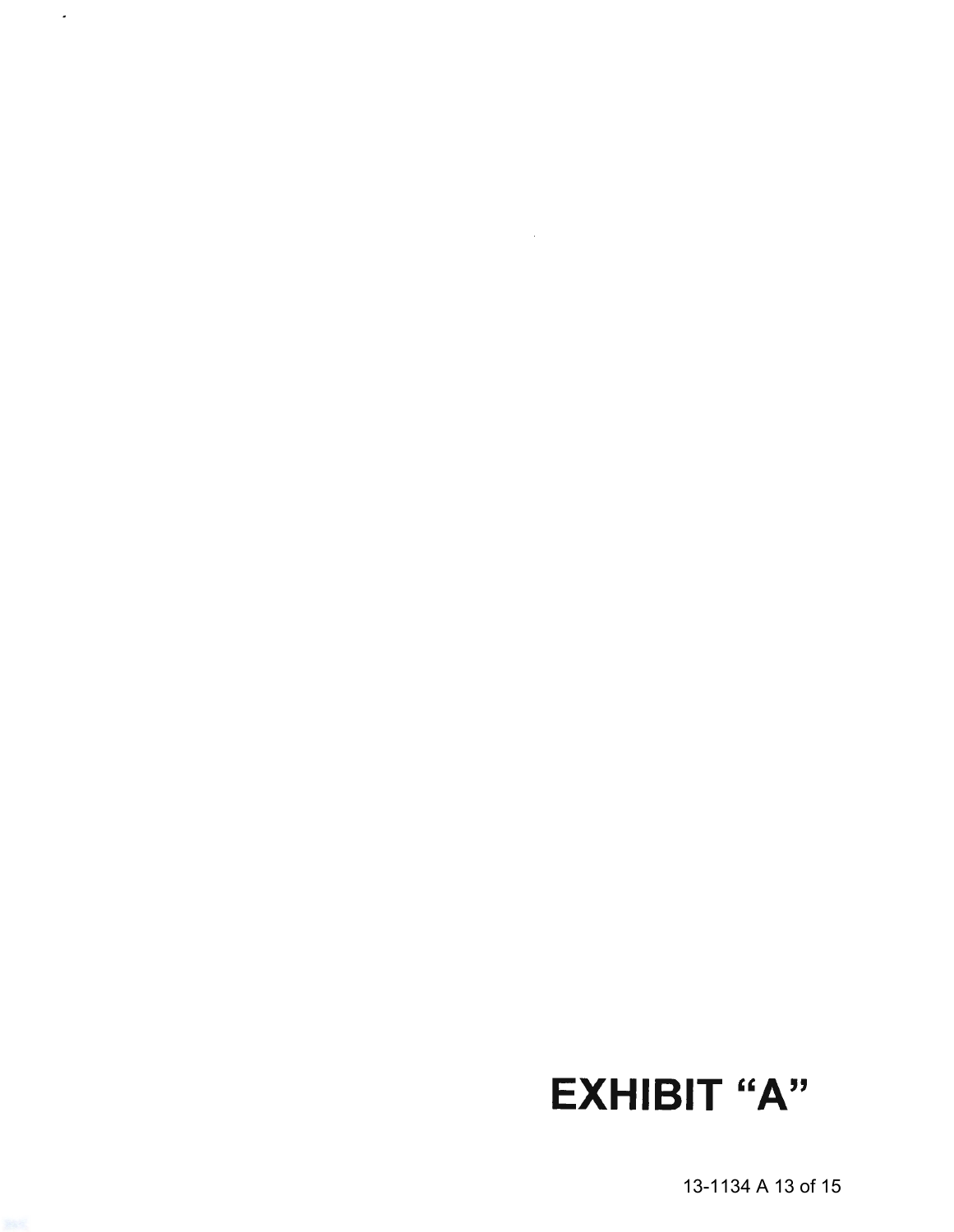#### EL DORADO COUNTY

#### REAL ESTATE FRAUD PROSECUTION

#### ANNUAL EXPENDITURE REPORT, 7/1/12-6/30/13

|                                |                                       | YTD                          | Budget <sup>1</sup>          | Variance    |
|--------------------------------|---------------------------------------|------------------------------|------------------------------|-------------|
| I. Salary                      |                                       | \$49,893.68                  | \$58,463.55                  | \$6,569.87  |
| II. Benefits                   |                                       | 14,690.47                    | 37,492.00                    | 22,801.53   |
|                                | <b>Total Salary and benefits</b>      | 64,584.15                    | 93,955.55                    | 29,371.40   |
| III. Direct Operating Expenses |                                       |                              |                              |             |
|                                |                                       | <b>YTD</b>                   | <b>Budget</b>                | Variance    |
|                                | Subscriptions                         | 274.81                       | ٠                            | (274.81)    |
|                                | <b>Memberships</b>                    |                              | ٠                            | 0.00        |
|                                | <b>Staff Development</b>              |                              | ٠                            | 0.00        |
|                                | Criminal Investigation                |                              | $\overline{a}$               | 0.00        |
|                                | Transcription                         | 16.24                        | $\blacksquare$               | (16.24)     |
|                                | Transportation/Travel                 | 870.39                       | $\overline{a}$               | (870.39)    |
|                                | Office Expense                        | $\qquad \qquad \blacksquare$ | ٠                            | 0.00        |
|                                | <b>Equipment: Computer</b>            |                              | $\qquad \qquad \blacksquare$ | 0.00        |
|                                | <b>Total Direct Operating Expense</b> | 1,161.44                     | ۰                            | (1, 161.44) |
|                                | <b>Total Direct Expense</b>           | 65,745.59                    | 93,955.55                    | 28,209.96   |
| IV. Indirect Costs             |                                       |                              |                              |             |
|                                |                                       | <b>YTD</b>                   | <b>Budget</b>                | Variance    |
|                                | .10 of salaries                       | 4,989.36                     |                              | (4,989.36)  |
|                                | <b>Total Costs</b>                    | \$70,734.95                  | \$93,955.55                  | \$23,220.60 |

| Trust Fund Beginning Balance as of July 1, 2012 \$ |            |  |
|----------------------------------------------------|------------|--|
| <b>Revenue from Recorded Documents</b>             | 145,629.90 |  |
| Interest                                           | 160.07     |  |
| Unadjusted Ending Balance as of June 30, 2013      | 145,789.97 |  |
| <b>Total Expenditures FY 12/13</b>                 | 70,734.95  |  |
| <b>Adjusted Ending Fund Balance</b>                | 75,055.02  |  |

<sup>1</sup> The budget includes approprations related to Foreclosure Crisis Recovery totaling \$23,220.60, which are funded by the Foreclosure Crisis Recovery Fund.

| <b>Operating Cost Detail</b> |              |                                               | Logged                             | <b>FAMIS</b>             | Total                    |
|------------------------------|--------------|-----------------------------------------------|------------------------------------|--------------------------|--------------------------|
| Category                     |              | Description                                   | Cost                               | Cost                     | Cost                     |
| Office Expense<br>Postage    | 4260<br>4261 |                                               | $\qquad \qquad \blacksquare$       | $\blacksquare$           | ٠                        |
| Memberships                  | 4220         |                                               |                                    |                          |                          |
| <b>Subscriptions</b>         | 4263         | Cell track sbscrptn Stomsvik Air Systems, LLC | $\overline{\phantom{0}}$<br>274.81 | $\overline{\phantom{0}}$ | $\overline{\phantom{0}}$ |
|                              |              | Sub Total                                     | 274.81                             | $\overline{\phantom{a}}$ | 274.81                   |
| Criminal Investigation       | 4317         |                                               |                                    |                          |                          |
|                              |              | Sub Total                                     | $\blacksquare$                     | $\overline{\phantom{a}}$ | $\blacksquare$           |
| Transcription                | 4320         | <b>Trans PVR Betchley Jody Ezzell</b>         | 16.24                              |                          |                          |
|                              |              | Sub Total                                     | 16.24                              | $\blacksquare$           | 16.24                    |

 $\mathbf{I}$ .

 $\hat{\theta}$